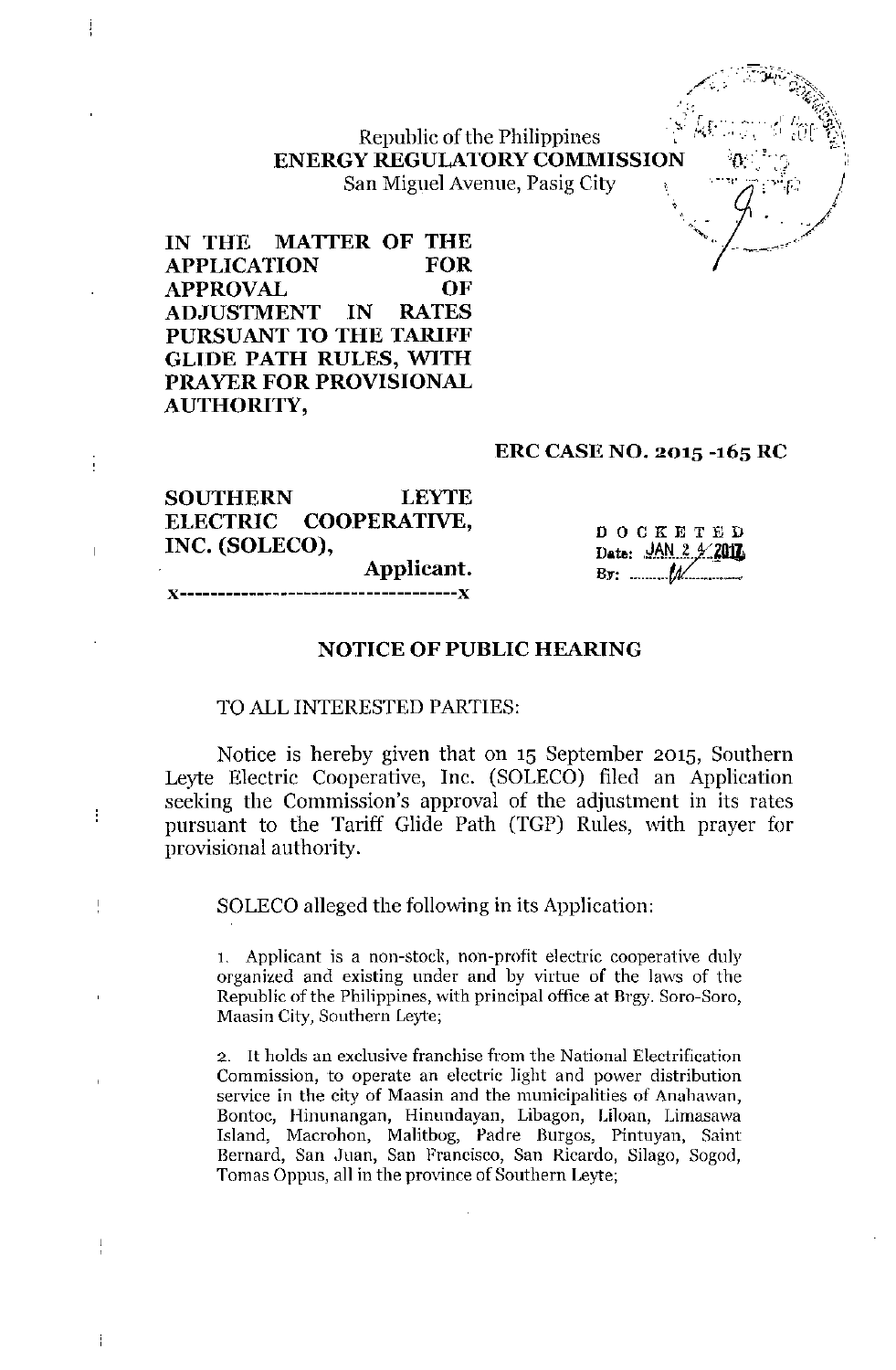#### THE ANTECEDENT FACTS

3. In 2009, the Honorable Commission promulgated the Rules for Setting the Electric Cooperatives' Wheeling Rates (RSEC-WR);

4. A regulatory framework is envisioned under the RSEC-WR whereby an Initial Tariff and a Tariff Glide Path shall be developed for each Electric Cooperative (EC) Group for a Regulatory Period;

5. Pursuant to the RSEC-WR, in 2009, SOLECO filed with the Honorable Commission an application for approval of its proposed adjustment in rates, docketed as ERC Case No. 2009-136 RC;

6. The Honorable Commission approved the application, granting the cooperative to implement the rates in three-year tranches, with the following rate caps or initial tariffs on the Distribution, Supply and Metering (DSM) Charges being implemented starting at the end of the transition period, to wit:

j

١

|                        |                 | <b>CUSTOMER TYPE</b> |         |         |
|------------------------|-----------------|----------------------|---------|---------|
| <b>CHARGES</b>         | <b>UNITS</b>    | Residential          | Low     | Higher  |
|                        |                 |                      | Voltage | Voltage |
| Distribution Charges:  |                 |                      |         |         |
|                        |                 |                      |         |         |
| Demand Charge          | PhP/kW          |                      |         | 267.90  |
| Distribution System    |                 |                      |         |         |
| Charge                 | PhP/kWh         | 0.8449               | 0.9259  |         |
| <b>Supply Charges:</b> |                 |                      |         |         |
| Retail Customer Charge | PhP/Customer/Mo |                      | 40.15   | 40.15   |
| Supply System Charge   | PhP/kWh         | 0.7732               |         |         |
| Metering Charges:      |                 |                      |         |         |
| Retail Customer Charge | PhP/Meter/Mo    | 5.00                 | 28.72   | 28.72   |
| Metering System Charge | PhP/kWh         | 0.4569               |         |         |

7. It is provided under Article 7 of the RSEC-WR that during the regulatory period, the rate of the ECs per group shall be adjusted using the following formula, to wit:

Tariff x  $(1+$  index "I"-Efficiency Factor "X" + Performance Incentive "8")

The Index "I", shall be an escalation factor to be used in adjusting the rates to reflect the combined impact of inflation and load factor. There shall be an efficiency factor "X" to account for the operational efficiency of the ECs in setting their rates. There shall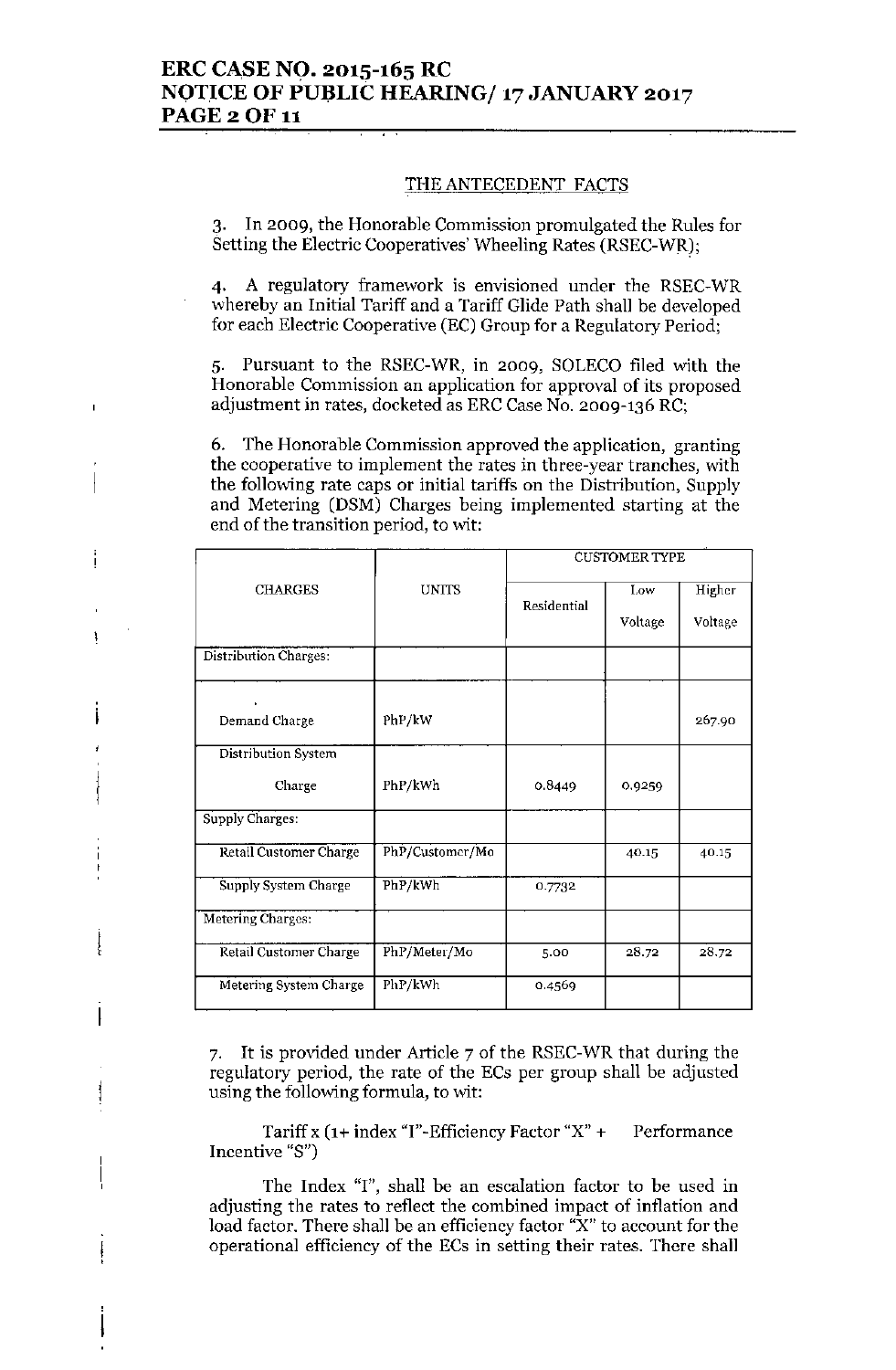## ERC CASE NO. 2015-165 RC NOTICE OF PUBLIC HEARING/ 17 JANUARY 2017 PAGE 3 OF 11

be a performance incentive "S" which shall reward or penalize the EC for above or below standard performance, respectively.

The TGP is intended as a cap and the EC may move up to the cap, if it is a positive adjustment. If the cap is lower than the current average tariff, a reduction may be implemented.

#### LEGAL BASES FOR THE APPLICATION

8. On May 2, 2011, the Honorable Commission promulgated the Tariff Glide Path (TGP) Rules pursuant to Article 7 of the RSEC-WR;

9. The TGP is a rate adjustment mechanism which provides an opportunity for the ECs to adjust their rates once every three (3) years. The rate adjustments may occur at the start of the fourth year of the first Regulatory Period and every three years thereafter;

ŧ

Ť

í.

 $\overline{\phantom{a}}$ 

i

10. Under the TGP, the regulatory period is six (6) years for each entry group. For the Third Entrant Group, the first regulatory period is from January 1, 2013 to December 31, 2018. SOLECO belongs to the Third Entrant Group;

11. Further under the TGP Rules, the concerned EC shall use the following formula in determining the TGP for the first to third years of the Regulatory Period, to wit:

#### $TGP_A = TGP_n + TGP_{n+1}TGP_{n+2}$

Where:  $TGP_n = I_n - X_n + S_n$ 

N= the first year of their Regulatory Period and succeeding Regulatory Periods

Except that for the first two years of the First Regulatory Period, "X" will be equal to zero and thereafter shallnot be less than zero. The TGP calculated for each of the three years will be summed to determine the possible rate adjustment the starting on the Fourth Year of the current Regulatory Period.

12. SOLECO was among the electric cooperatives whose franchise areas were hit by Super Typhoon Yolanda on November 8, 2013;

13. The typhoon brought about destruction to property, including SOLECO's distribution facilites;

14. The catastrope destroyed a number of households and businesses of SOLECO's customers, and during the months that the cooperative was unable to bill and collect payment from its customers, its revenues and number of customers \vere affected;

15. It should be noted that the number of billed customers as well as the amount of kilowatt hour sales during the period covered by the instant application are determinants in the computation of the TGP rates;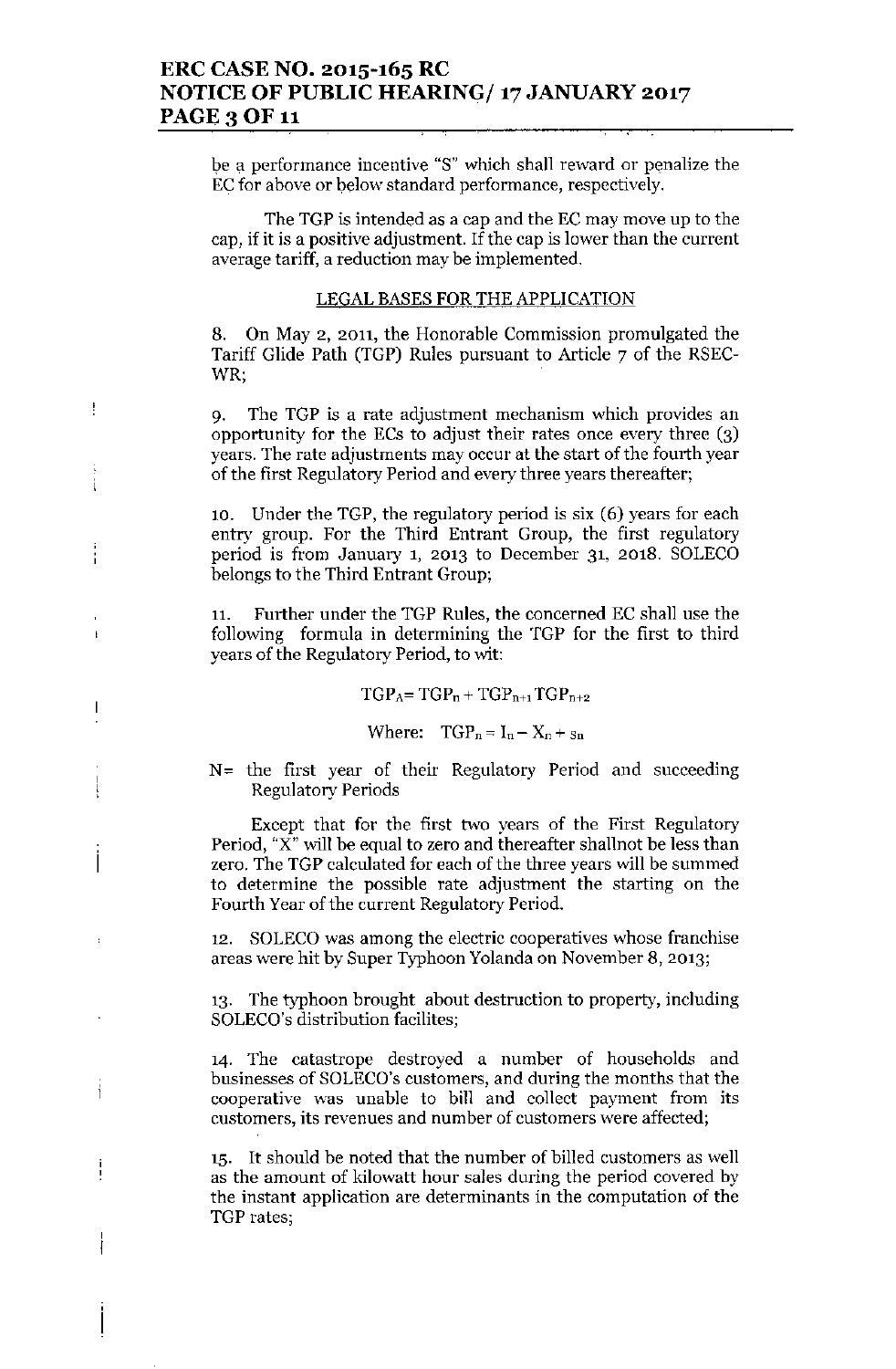16. If the reduction in its revenues and number of billed customers brought about by the destruction of Typhoon Yolanda is considered in SOLECO's calculations, the resulting rates would not be responsive to the cooperative's normal operations;

17. SOLECO prepared a comparative analysis utilizing historical data under normal operations as well as actual data when the cooperative's operations was being prejudiced by the effects of Typhoon Yolanda, and applying the methodology embodied in the TGP Rules, calculated the values of the "1", "X" and "8", and came up with the followng results, to wit:

|                              |          |          |          |          | TGP A           |
|------------------------------|----------|----------|----------|----------|-----------------|
|                              | "I"      | "X"      | "S"      | TGP A    | (Excluding "S") |
| Year 2013                    | $0.00\%$ | $0.00\%$ | $0.00\%$ | $0.00\%$ | $0.00\%$        |
| Year 2014                    | $0.00\%$ | $0.00\%$ | $1.10\%$ | 1.10%    | $0.00\%$        |
| Year 2015                    | 6.57%    | 0.08%    | 0.30%    | 6.79%    | 6.49%           |
| <b>Net</b><br><b>Results</b> |          |          |          | 7.89%    | 6.49%           |

UTILIZING DATA UNDER NORMAL OPERATIONS:

 $\overline{1}$ 

ţ

 $\ddot{ }$ 

÷

 $\frac{1}{2}$ 

INCLUDING ACTUAL DATA AFFECTED BY TYPHOON YOLANDA:

|           |          |          |          |          | TGP A           |
|-----------|----------|----------|----------|----------|-----------------|
|           | "Т"      | "X"      | "S"      | TGP A    | (Excluding "S") |
| Year 2013 | $0.00\%$ | $0.00\%$ | $0.00\%$ | $0.00\%$ | $0.00\%$        |
| Year 2014 | 4.03%    | $0.00\%$ | 1.10%    | 5.13%    | 4.03%           |
| Year 2015 | 0.94%    | $0.00\%$ | 0.30%    | $1.24\%$ | 0.94%           |
| Net       |          |          |          | 6.37%    | 4.97%           |
| Results   |          |          |          |          |                 |

18. Applying the above values pursuant to the TGP Rules would result in adjustments on SOLECO's DSM Rates, as follows: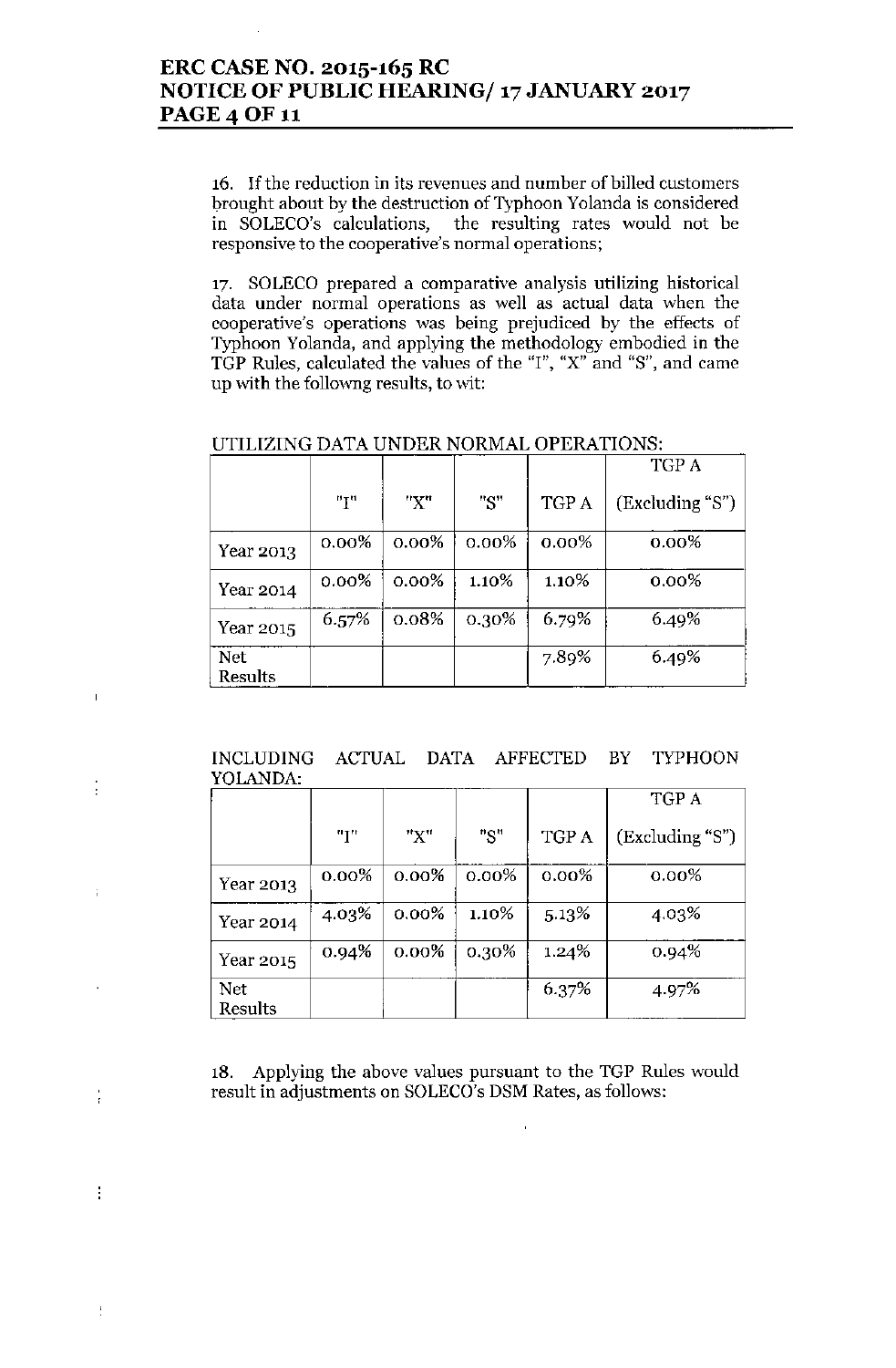# **ERC CASE NO. 2015-165 RC NOTICE OF PUBLIC HEARING/ 17 JANUARY 2017 PAGE 5 OF 11**

### A. WITH PERFORMANCE INCENTIVE "S" AND USING DATA UNDER NORMAL OPERATIONS

|                               |                 | <b>CUSTOMER TYPE</b> |         |         |
|-------------------------------|-----------------|----------------------|---------|---------|
|                               |                 |                      | Low     | Higher  |
|                               | <b>UNITS</b>    | Residential          | Voltage | Voltage |
| <b>Distribution Charges:</b>  |                 |                      |         |         |
| Demand Charge                 | PhP/kW          |                      |         | 289.05  |
| Distribution System<br>Charge | PhP/kWh         | 0.9116               | 0.9990  |         |
| Supply Charges:               |                 |                      |         |         |
| <b>Retail Customer Charge</b> | PhP/Customer/Mo |                      | 43.32   | 43.32   |
| Supply System Charge          | PhP/kWh         | 0.8342               |         |         |
| Metering Charges:             |                 |                      |         |         |
| Retail Customer Charge        | PhP/Meter/Mo.   | 5.39                 | 30.99   | 30.99   |
| Metering System Charge        | PhP/kWh         | 0.4930               |         |         |

 $\frac{1}{1}$ 

### B. EXCLUDING PERFORMANCE INCENTNE "S" AND USING DATA UNDER NORMAL OPERATIONS

|                               |                 | <b>CUSTOMER TYPE</b> |         |         |
|-------------------------------|-----------------|----------------------|---------|---------|
|                               |                 |                      | Low     | Higher  |
|                               | <b>UNITS</b>    | Residential          | Voltage | Voltage |
| <b>Distribution Charges:</b>  |                 |                      |         |         |
| Demand Charge                 | PhP/kW          |                      |         | 285.30  |
| Distribution System<br>Charge | PhP/kWh         | 0.8998               | 0.9860  |         |
| Supply Charges:               |                 |                      |         |         |
| Retail Customer Charge        | PhP/Customer/Mo |                      | 42.76   | 42.76   |
| Supply System Charge          | PhP/kWh         | 0.8234               |         |         |
| Metering Charges:             |                 |                      |         |         |
| Retail Customer Charge        | PhP/Meter/Mo.   | 5.32                 | 30.58   | 30.58   |
| Metering System Charge        | PhP/kWh         | 0.4866               |         |         |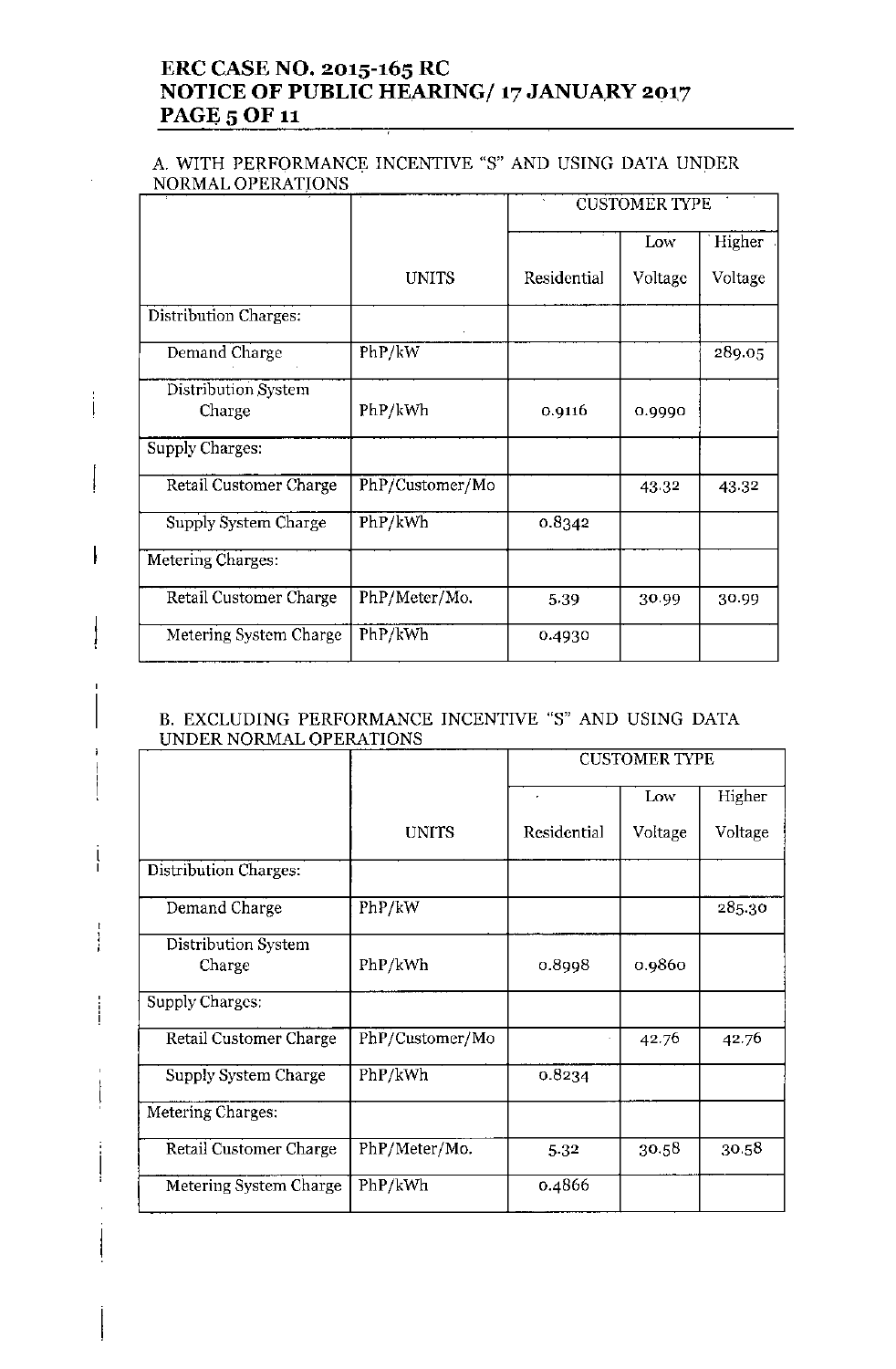# ERC CASE NO. 2015-165 RC NOTICE OF PUBLIC HEARING/ 17JANUARY 2017 **PAGE 6 OF 11**

#### C. WITH PERFORMANCE INCENTIVE "8" AND WITH DATA UNDER TYPHOON YOLANDA

|                            |                 | <b>CUSTOMER TYPE</b> |         |         |
|----------------------------|-----------------|----------------------|---------|---------|
|                            |                 |                      | Low     | Higher  |
|                            | <b>UNITS</b>    | Residential          | Voltage | Voltage |
| Distribution Charges:      |                 |                      |         |         |
| Demand Charge              | PhP/Kw          |                      |         | 284.97  |
| Distribution System Charge | PhP/kWh         | 0.8987               | 0.9849  |         |
| <b>Supply Charges:</b>     |                 |                      |         |         |
| Retail Customer Charge     | PhP/Customer/Mo |                      | 42.71   | 42.71   |
| Supply System Charge       | PhP/kWh         | 0.8225               |         |         |
| Metering Charges:          |                 |                      |         |         |
| Retail Customer Charge     | PhP/Meter/Mo.   | 5.32                 | 30.55   | 30.55   |
| Metering System Charge     | PhP/kWh         | 0.4860               |         |         |

## D. EXCLUDING PERFORMANCE INCENTIVE "8" AND WITH DATA UNDER TYPHOON YOLANDA

|                            |                 | <b>CUSTOMER TYPE</b> |         |         |
|----------------------------|-----------------|----------------------|---------|---------|
|                            |                 |                      | Low     | Higher  |
|                            | <b>UNITS</b>    | Residential          | Voltage | Voltage |
| Distribution Charges:      |                 |                      |         |         |
| Demand Charge              | PhP/kW          |                      |         | 281.21  |
| Distribution System Charge | PhP/kWh         | 0.8869               | 0.9719  |         |
| Supply Charges:            |                 |                      |         |         |
| Retail Customer Charge     | PhP/Customer/Mo |                      | 42.15   | 42.15   |
| Supply System Charge       | PhP/kWh         | 0.8116               |         |         |
| Metering Charges:          |                 |                      |         |         |
| Retail Customer Charge     | PhP/Meter/Mo.   | 5.25                 | 30.15   | 30.15   |
| Metering System Charge     | PhP/kWh         | 0.4796               |         |         |

19. From the foregoing, it is shown that SOLECO's resulting rates are lower if the effects of Typhoon Yolanda are considered in the calculations;

 $\mathsf{l}$ 

 $\bigg\}$ 

 $\overline{1}$ 

ţ

i

 $\mathfrak k$ 

ļ

 $\mathbf{I}$ 

ŧ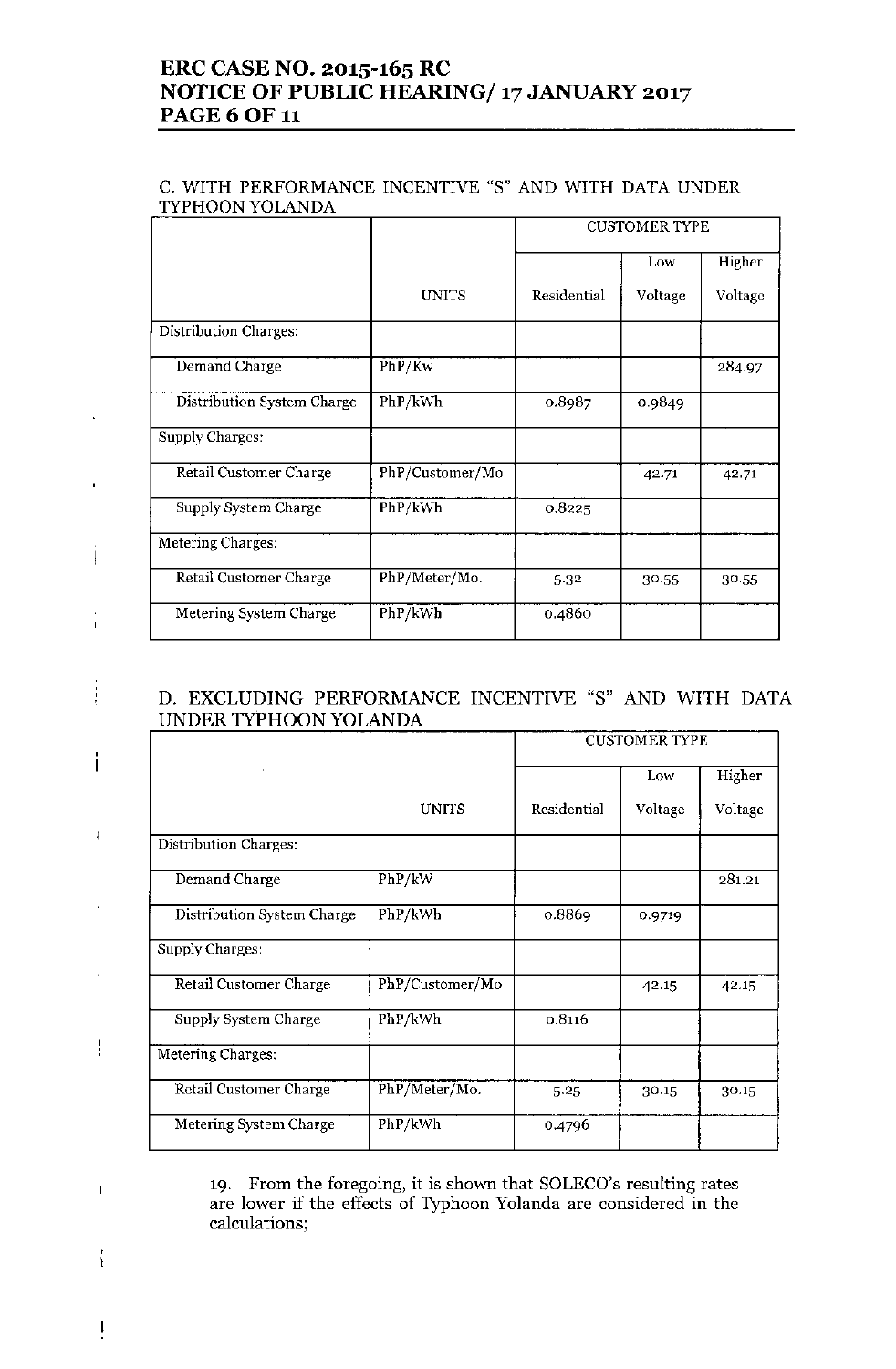20. However, the effects of Typhoon Yolanda are extra-ordinary occurrence and not reflective of the normal operations of SOLECO. Consequently, the cooperative respectfully prays for approval of the calculated DSM rates utilizing data during normal operations, to be able to respond to the demands of its normal operations.

## SUPPORTING DATA AND DOCUMENTS

21. In support of the foregoing computations, the cooperative is submitting herewith the following data and documents, which are being made integral parts hereof, to wit:

Ť

Ţ

ł

| Annex               | Nature of Document                                                                                                                                                                          |
|---------------------|---------------------------------------------------------------------------------------------------------------------------------------------------------------------------------------------|
| A<br>$A-1$<br>$A-2$ | Proposed TGP Calculation and supporting documents<br>using the prescribed templates:<br>Index "I" Calculation<br>Efficiency Factor "X" Calculation<br>Performance Incentive "S" Calculation |
| B                   | Monthly Financial and Statistical Report (MFSR) –<br>Sections B and E (2010-2014)                                                                                                           |
| $\mathbf C$         | Billing Determinants Template (kWh Sales, Number<br>of Customers, kW Demand) (2010-2104)                                                                                                    |
| D                   | Sample Bills (per customer type) (2010-2014)                                                                                                                                                |
| Ε                   | Regional CPI (2011-2014)                                                                                                                                                                    |
| F                   | RFSC/Reinvestment Fund Utilization (2012-2014)                                                                                                                                              |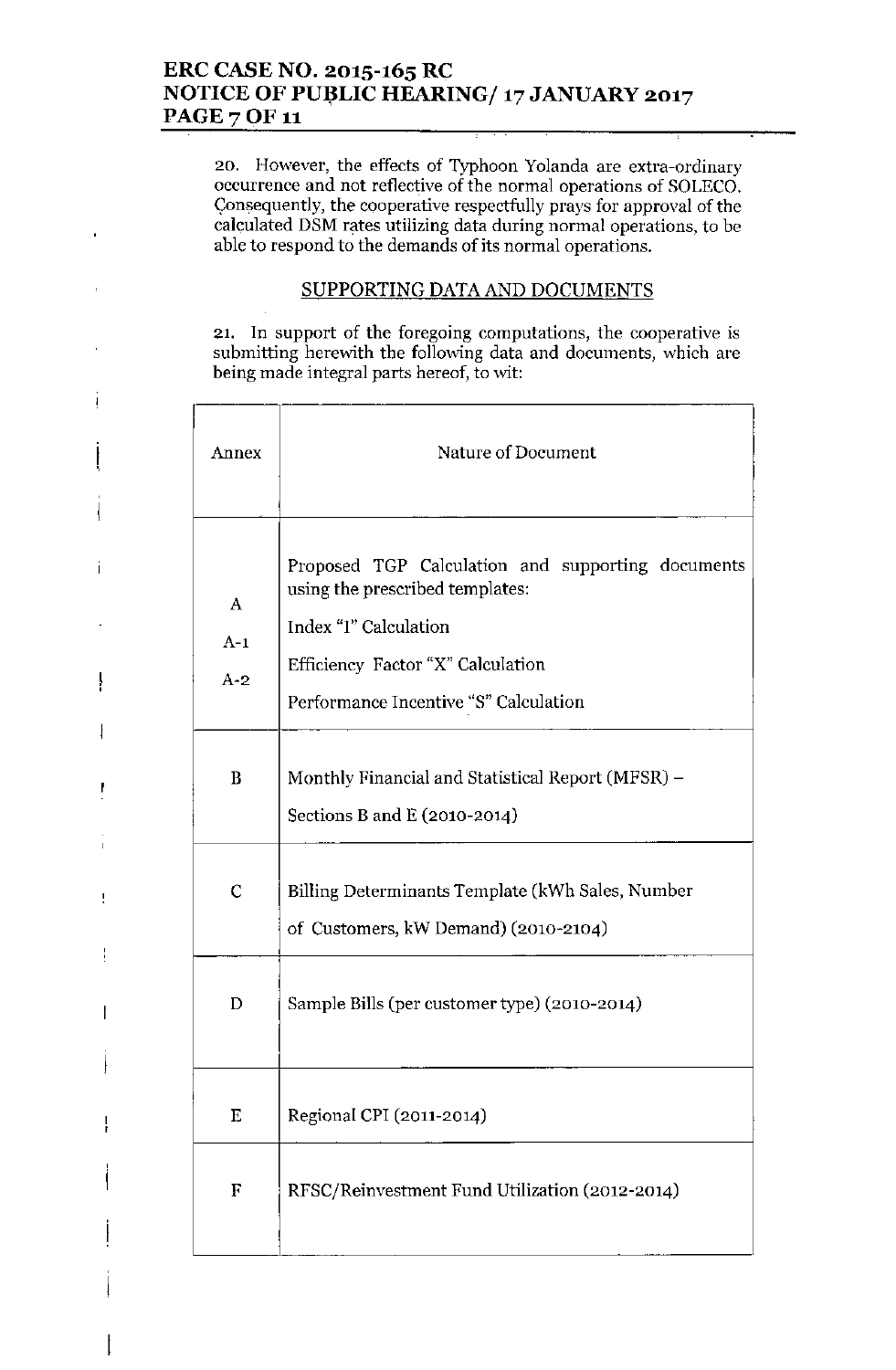# ERC CASE NO. 2015-165 RC NOTICE OF PUBLIC HEARING/ 17 JANUARY 2017 PAGE 8 OF 11

| G | Consumer Complaints (Summary or Tracking Form)<br>$(2012 - 2014)$ |
|---|-------------------------------------------------------------------|
| Н | Audited Financial Statements (2010-2014)                          |

### ALLEGATIONS IN SUPPORT OF THE PRAYER FOR PROVISIONAL AUTHORITY

22. Applicant repleads the foregoing allegations as may be material herein;

j

 $\mathbf{I}$ 

23. Applicant's current DSM rates which were granted by the Honorable Commission under the RSEC-WR \vere implemented in three - year tranches starting way back January 2010, with the rate caps or initial tariffs being implemented only starting at the end of the three-year transition period;

24. Over the years, the cost of its operations has significantly increased, not only as a logical effect of inflation as well as certain governmental requirements, but likewise due to the inevitable expansion of its distribution network brought about by the extension of its services to remote areas. More significantly, the cooperative has been implementing the Sitio Energization Program (SEP) of the Aquino administration, such that the massive expansion of its distribution lines up to the remotest areas has considerably increased its operational and maintenance costs, not to mention the increased system loss which the cooperative is likely to absorb. All these costs were not duly provided for in its current rates and the general funds being generated from its DSM revenues as granted under the RSEC-WR are no longer sufficient to cover these inevitable costs;

25. Thus, the cooperative urgently needs additional funds to be able to cope with the rising costs of its operations;

26. Further, based on the provisions of the TGP Rules, for cooperatives belonging to the Third Entrant Group, their initial tariff shall be adjusted at the start of the fourth regulatory year of the First Regulatory Period, which is January 1, 2016;

27. Considering the foregoing, applicant respectfully prays that while the instant application is pending, it be granted a provisional authority to implement the proposed rates effective January 1, 2016.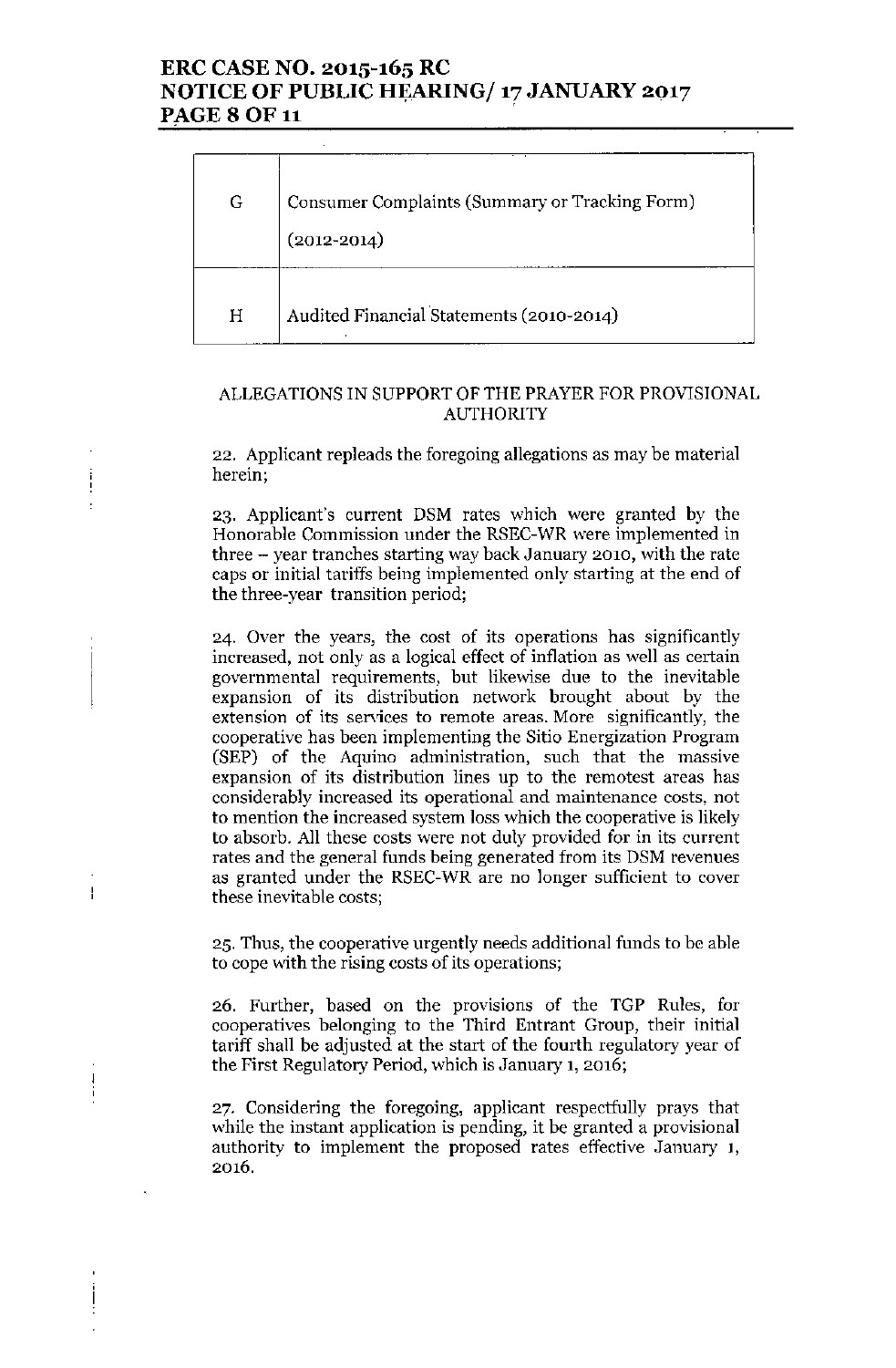# ERC CASE NO. 2015-165 RC NOTICE OF PUBLIC HEARING/ 17 JANUARY 2017 PAGE 9 OF 11

#### COMPLIANCE WITH PRE.FILING REOUIREMENTS

28. Finally, in compliance with the ERC Rules of Practice and Procedure, applicant is likewise submitting herewith the following documents, which are being made integral parts hereof, to wit:

| Annex           | Nature of Document                                                                                                                            |
|-----------------|-----------------------------------------------------------------------------------------------------------------------------------------------|
| I               | Affidavit in Support of the Prayer for Provisional Authority                                                                                  |
| $J$ to $J-1$    | Proof of furnishing copies of the Application to the Sangguniang Panlungsod of<br>Maasin and Sangguniang Panlalawigan of Southern Leyte       |
| K and<br>series | Proof of publication of the Application in a newspaper of general circulation in<br>SOLECO's franchisc area or where its principally operates |

#### PRAYER

WHEREFORE, premises considered, it is most respectfully prayed of this Honorable Commission that pending evaluation of the instant application or after due notice and hearing, as the case may be, it be allowed to implement effective January **1,** 2016 either of the following two  $(2)$  alternative proposed new rates for Distribution, Supply and Metering (DSM) Charges, to wit:

A. WITH PERFORMANCE INCENTIVE "S" AND USING DATA UNDER NORMAL OPERATIONS

|                               |                 | <b>CUSTOMER TYPE</b> |         |         |
|-------------------------------|-----------------|----------------------|---------|---------|
| ۰                             |                 |                      | Low     | Higher  |
|                               | <b>UNITS</b>    | Residential          | Voltage | Voltage |
| Distribution Charges:         |                 |                      |         |         |
| Demand Charge                 | PhP/kW          |                      |         | 289.05  |
| Distribution System Charge    | PhP/kWh         | 0.9116               | 0.9990  |         |
| Supply Charges:               |                 |                      |         |         |
| Retail Customer Charge        | PhP/Customer/Mo |                      | 43.32   | 43.32   |
| Supply System Charge          | PhP/kWh         | 0.8342               |         |         |
| Metering Charges:             |                 |                      |         |         |
| <b>Retail Customer Charge</b> | PhP/Meter/Mo.   | 5.39                 | 30.99   | 30.99   |
| Metering System Charge        | PhP/kWh         | 0.4930               |         |         |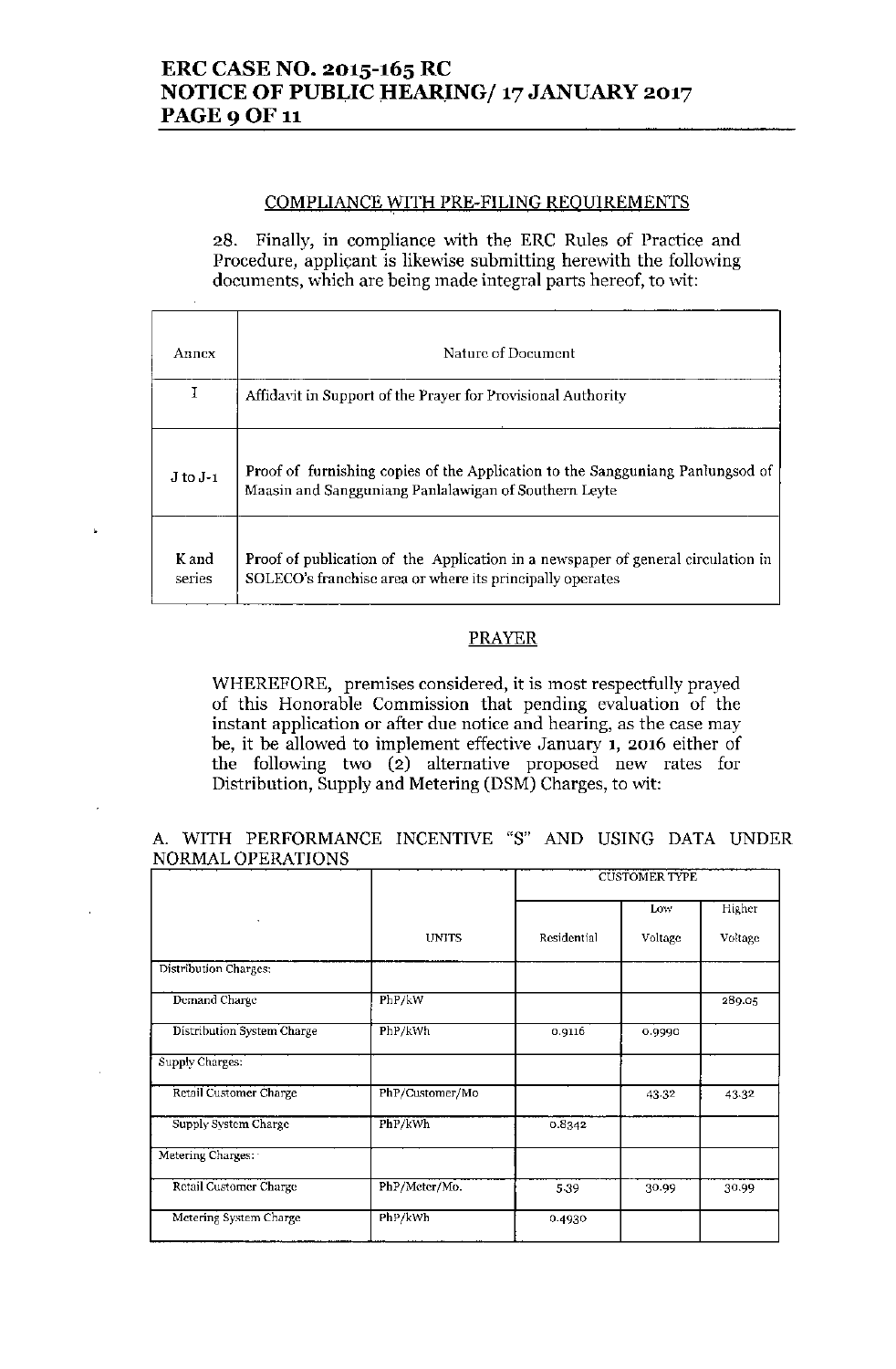# ERC CASENO. 2015-165 RC NOTICE OF PUBLIC HEARING/ 17JANUARY 2017 PAGE 10 OF 11

## B. EXCLUDING PERFORMANCE INCENTIVE "S" AND USING DATA UNDER NQRMAL OPERATIONS

|                               |                        | <b>CUSTOMER TYPE</b> |         |         |
|-------------------------------|------------------------|----------------------|---------|---------|
|                               |                        |                      | Low     | Higher  |
|                               | <b>UNITS</b><br>$\sim$ | Residential          | Voltage | Voltage |
| Distribution Charges:         |                        |                      |         |         |
| Demand Charge                 | PhP/kW                 |                      |         | 285.30  |
| Distribution System Charge    | PhP/kWh                | 0.8998               | 0.9860  |         |
| Supply Charges:               |                        |                      |         |         |
| <b>Retail Customer Charge</b> | PhP/Customer/Mo        |                      | 42.76   | 42.76   |
| Supply System Charge          | PhP/kWh                | 0.8234               |         |         |
| Metering Charges:             |                        |                      |         |         |
| <b>Retail Customer Charge</b> | PhP/Meter/Mo.          | 5.32                 | 30.58   | 30.58   |
| Metering System Charge        | PhP/kWh                | 0.4866               |         |         |

 $\mathfrak{t}$ 

 $\overline{\phantom{a}}$ 

÷

Other reliefs, just and equitable in the premises are likewise prayed for.

The Commission has set the Application for determination of compliance with the jurisdictional requirements, expository presentation, Pre-trial Conference, and presentation of evidence on 21 February 2017 at two o'clock in the afternoon (2:00 P.M.), at SOLECO's principal office at Soro-soro, Maasin City, Southern Leyte.

All persons who have an interest in the subject matter of the instant case may become a party by filing with the Commission a verified Petition to Intervene at least five (5) days prior to the initial hearing and subject to the requirements under Rule 9 of the 2006 Rules of Practice and Procedure, indicating therein the docket number and title of the case and stating the following:

- 1) The petitioner's name and address;
- 2) The nature of petitioner's interest in the subject matter of the proceeding and the way and manner in which such interest is affected by the issues involved in the proceeding; and